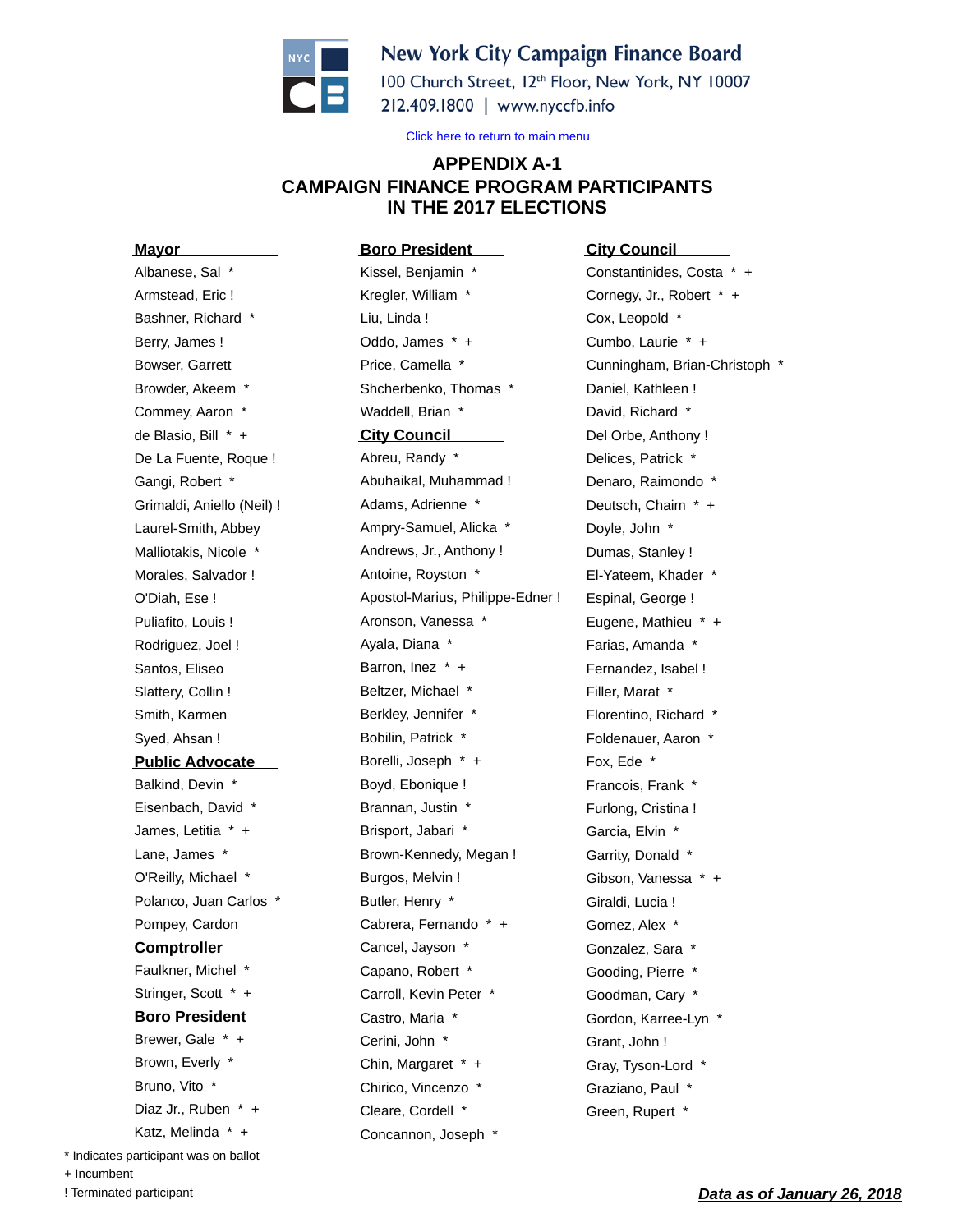

## **New York City Campaign Finance Board**

100 Church Street, 12th Floor, New York, NY 10007 212.409.1800 | www.nyccfb.info

Click here to return to main menu

## **APPENDIX A-1 CAMPAIGN FINANCE PROGRAM PARTICIPANTS IN THE 2017 ELECTIONS**

**City Council** Gros-Werter, Matthew ! Guarino, Daniel ! Hamilton, Derek Hamilton-Johnson, Pamela \* Harary, Rebecca \* Hartman, Alec \* Hebbur, Chetan ! Henderson, Jamell ! Hines, Helen \* Holden, Robert \* Holland, Marvin \* Honig, Rachel \* Hormeku, Mawuli \* Hulbert, Carmen \* Hussein, Erin \* Imperiale, Dashia \* Jeffcoat, Marvin \* Jordan, Victor \* Joyner, John Kallos, Benjamin \* + King, Moreen \* Kline, Tyler ! Koslowitz, Karen \* + Kronfeld, Melissa Jane ! Letellier Sosa, Yonel ! Levin, Stephen \* + Lopez-Pierre, Thomas \* Lucas, Nikki ! Mack, Dianne \* Mailman, Jeffrey \* Maisel, Alan \* + Mandel, David ! Mapp, Tamika \* Marte, Christopher \* Martinez, Israel \* Matteo, Steven \* + McCabe, Liam \*

**City Council** McMillan, Jimmy \* Menchaca, Carlos \* + Miao, Chris \* Miller, I. Daneek \* + Monserrate, Hiram \* Montoya, Erycka ! Moore, William \* Mossop, Ivan \* Moya, Francisco \* Nieves, Javier ! Olivera, Deidre \* Ortiz, Felix \* Ortiz, Victor \* Owens, David ! Parker, Christine \* Payne-Hanks, Kamillah \* Penrose, Michael \* Perdomo, Felix \* Perez, Josue \* Perkins, Bill \* + Powell, Hettie \* Powers, Keith \* Provost, Cory \* Quaglione, John \* Rahman, Mohammad \* Raudenbush, William \* Raymond, Pia \* Reynoso, Antonio \* + Richards, Donovan \* + Rivera, Carlina \* Rivera, Jay ! Rivers, Anthony \* Rodriguez, Robert \* Rodriguez, Ydanis \* + Rosasco, David ! Rose, Deborah \* + Rose, Jahi !

**City Council** Rosenthal, Helen \* + Royster Jr., Jack \* Ruiz, John ! Ruiz, William \* Saint Albord, Rose ! Sanchez, Jasmin \* Sanchez, Justin \* Santana, Elvis \* Saperstein, Steven \* Scala, Michael \* Schachter, Bessie \* Schwartz, Dylan \* Sementilli, Egidio \* Sheikh, Helal \* Silver, Mary \* Smith, Persephone \* Speranza, Martha \* Spruill, Marvin \* Tabak, Alexis ! Tan, Alison \* Tong, Nancy \* Torres, Ritchie \* + Torres, Tommy \* Treyger, Mark \* + Ulrich, Eric \* + Valdes, Delvis \* Vallone, Paul \* + Vasquez, Jorge \* Velazquez, Marjorie \* Wills, Ruben ! Winslow, Christina ! Wymore, Mel \* Wynder, Kenneth ! Yeger, Kalman \*